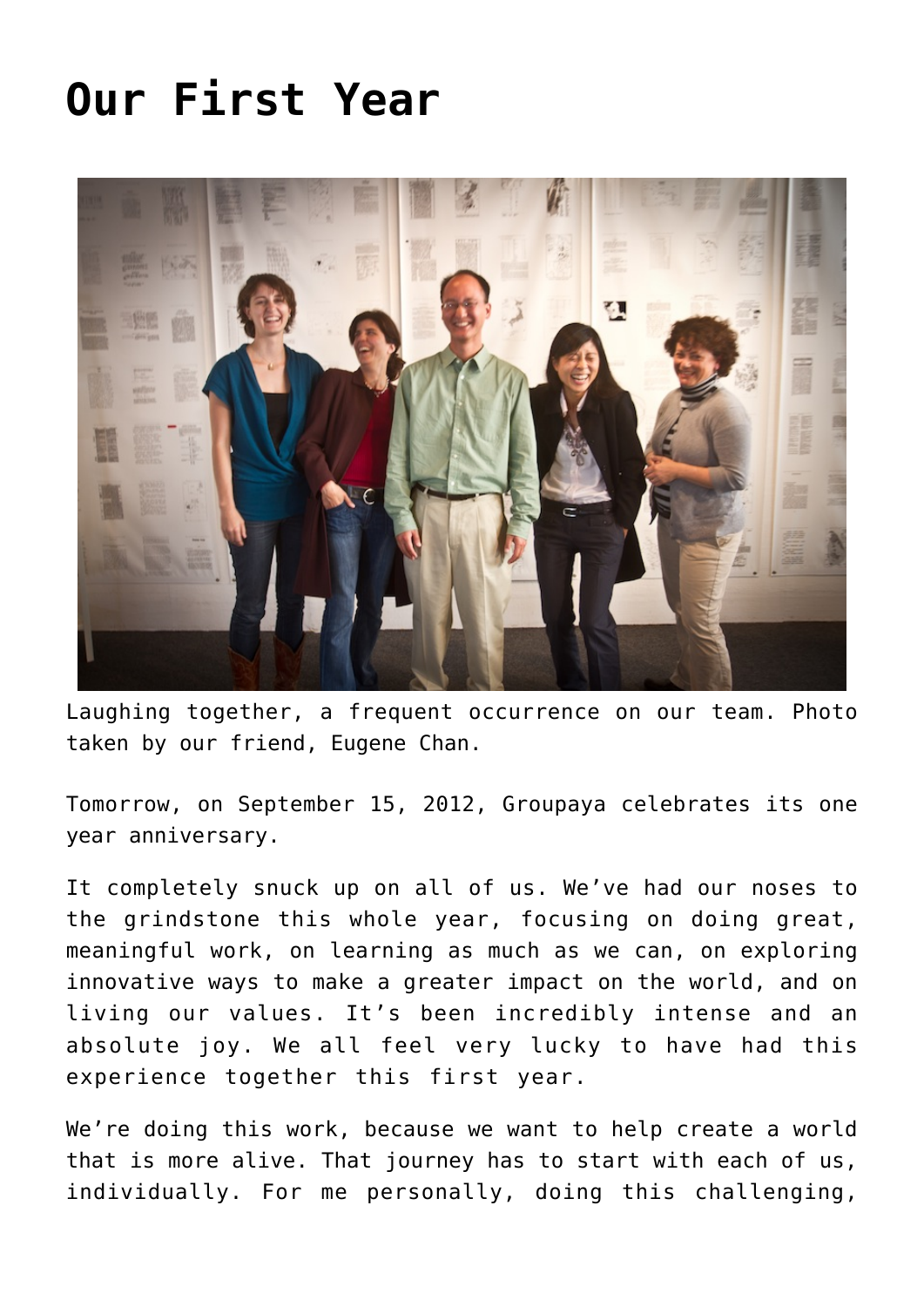meaningful work in collaboration with amazing people has brought me alive every day.

Here's a sampling of what we accomplished in our first year:

- We've been spending the bulk of our time and energy facilitating a multi-stakeholder dialogue in the Sacramento-San Joaquin Delta around water issues for the [Delta Conservancy](http://www.deltaconservancy.ca.gov/). We're calling it the [Delta Dialogues.](http://delta.groupaya.net/) This is one of the most critical issues California is currently grappling with, and it's without question the hardest problem I've ever tackled (which also makes it one of the most enjoyable).
- We designed and facilitated a participatory visioning process for the [Alliance for Arts Learning Leadership.](http://www.artiseducation.org/) Over 120 people representing over 50 organizations participated in [self-organized conversations](http://allianceforall.wordpress.com/) over a four month period to develop a 10-year roadmap for the Bay Area arts education community.
- We facilitated leadership team meetings for [IntraHealth,](http://www.intrahealth.org/) [Hawaii Community Foundation,](http://www.hawaiicommunityfoundation.org/) and [Amyris](http://www.amyris.com/), and strategy workshops for [Code for America](http://codeforamerica.org/) and [The Hub.](http://bayarea.the-hub.net/)
- We provided leadership coaching for [Amyris](http://www.amyris.com/), [LinkedIn](http://linkedin.com/), and [eSilicon.](http://www.esilicon.com/)
- We shared what we've been learning and thinking about, both informally through this blog and through brown bags, and formally at conferences. This past spring, I gave a [talk](http://www.slideshare.net/eekim/the-closeted-optimists-guide-to-change) at the [GEO National Conference](http://www.geonationalconference.org/) on [leading](http://groupaya.wikispaces.com/Leading+change) [change.](http://groupaya.wikispaces.com/Leading+change) This past week, my friend, business partner, and Groupaya co-founder, Kristin Cobble, returned to her hometown of Tulsa to [speak](http://storify.com/eekim/kristin-cobble-on-learning-organizations) to local grantmakers about [learning organizations](http://groupaya.wikispaces.com/Learning+organization).
- We applied our own frameworks for becoming a highperformance, learning organization to ourselves. For me, this has been the most gratifying and humbling part of this past year. It's much easier to help others with this than to do it yourself!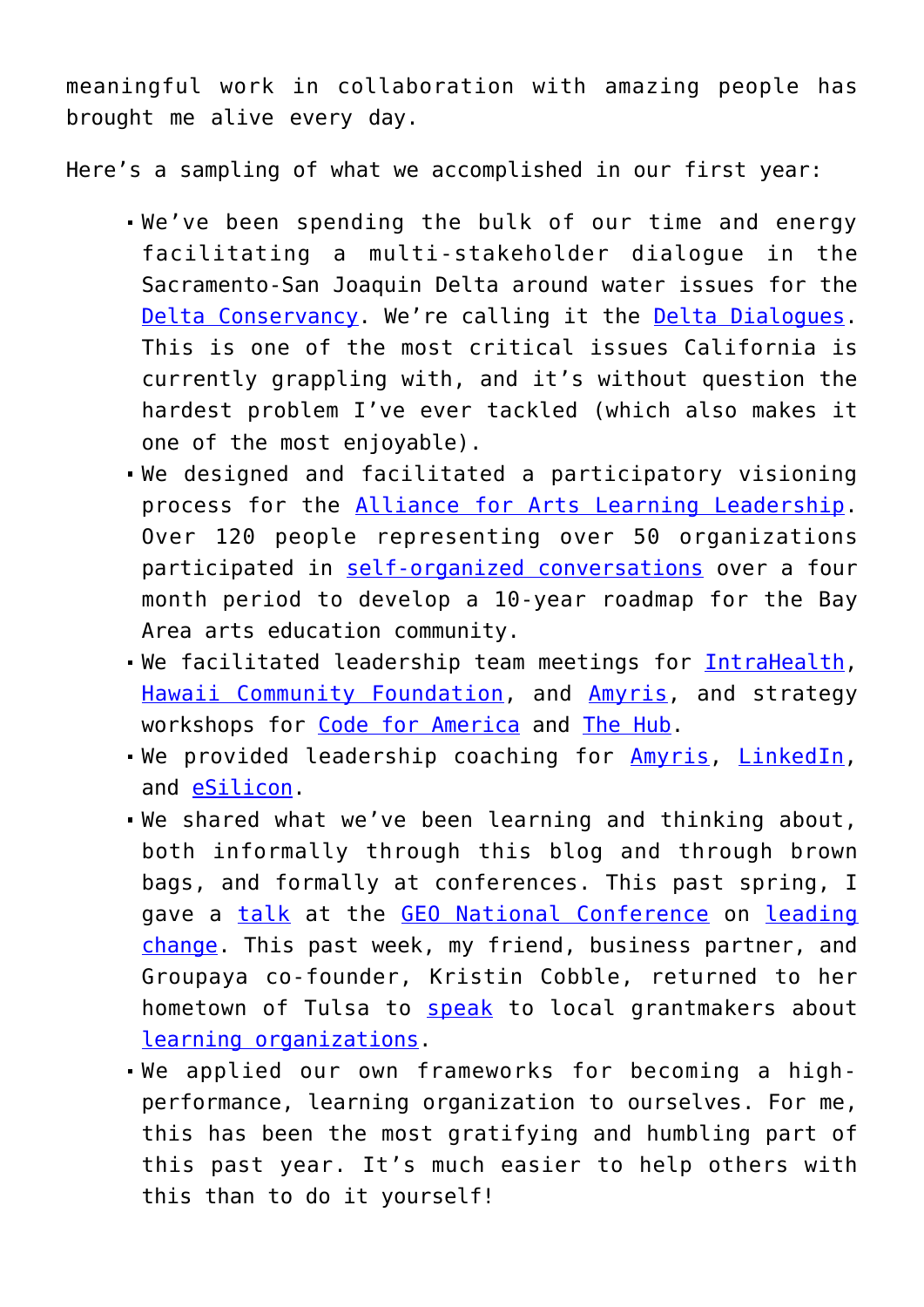We had the pleasure of doing all this work with many of our friends, including Jeff Conklin ([CogNexus](http://cognexusgroup.com/)), [Joe](https://twitter.com/joemmathews) [Mathews](https://twitter.com/joemmathews), Heather McLeod Grant ([Monitor Institute](http://monitorinstitute.com/)), Vanda Marlow, Thomas Souza-Buckup, [Mariposa Leadership](http://www.mariposaleadership.com/), Pete Forsyth ([Wiki Strategies\)](http://wikistrategies.net/), Shiree Teng, [CompassPoint](http://www.compasspoint.org/), Stanley Jones ([Diligent Creative\)](http://diligentcreative.com/), and [Matt Sengbusch](http://mattsengbusch.com/).

We also added two new members to our team: Natalie DeJarlais and Dana Reynolds. Along with our original core of Kristin, Rebecca Petzel, Amy Wu Wong, and Betty Marcon, these wonderful people make up the Groupaya family. I am humble and grateful to get to do such meaningful work with such a caring, passionate, brilliant group.

This past week, our friend, [Mariah Howard](http://arterior-motives.blogspot.com/), sent us this delightful one-year anniversary gift.